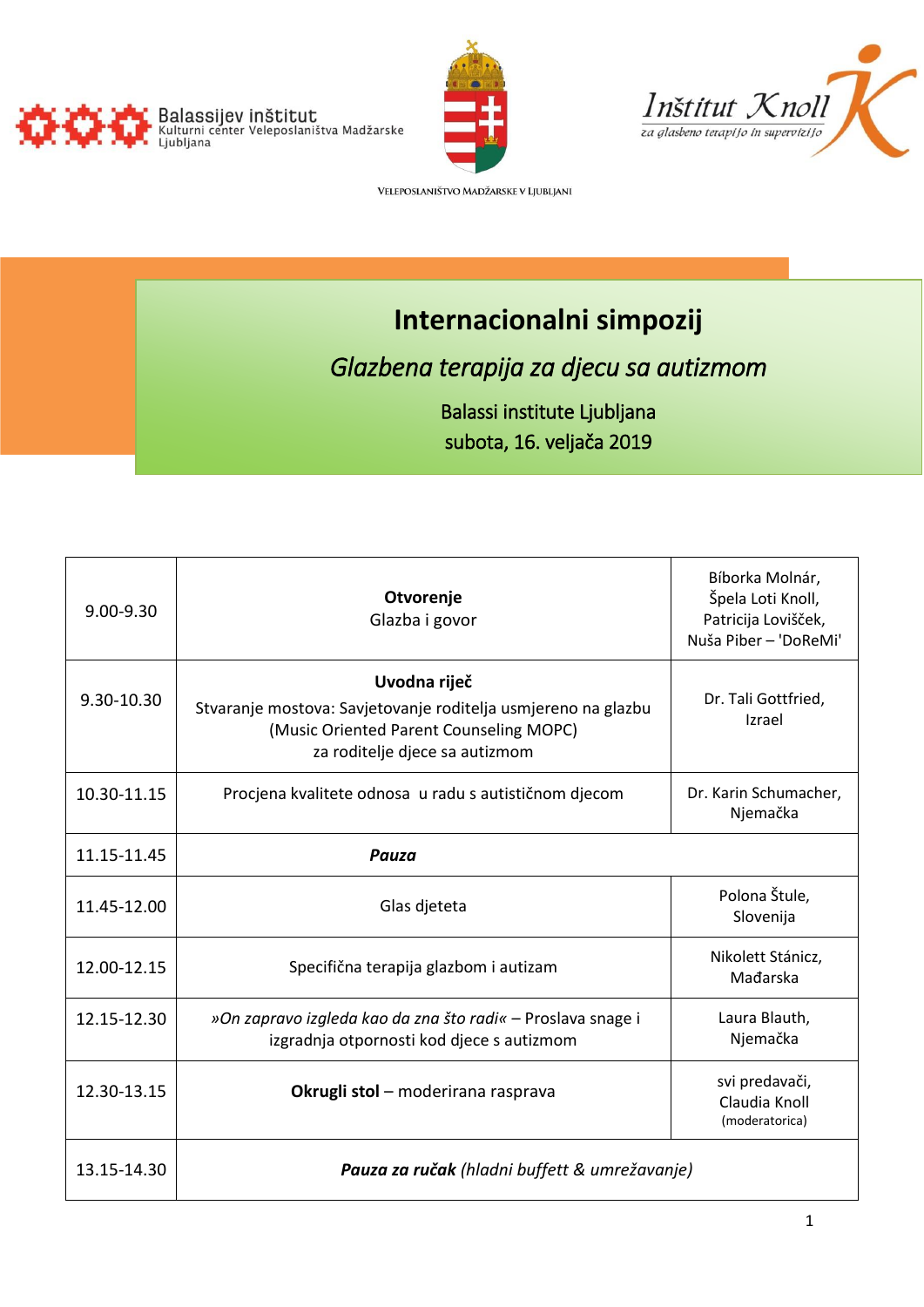|             | <b>RADIONICE</b>                                                                                                                                                                             |  |
|-------------|----------------------------------------------------------------------------------------------------------------------------------------------------------------------------------------------|--|
| 14.30-16.00 | A) Dr. Tali Gottfried: »Glazba kao alat za podršku interakcije s djecom s autizmom« -<br>radionica otvorena za roditelje i profesionalne terapeute                                           |  |
|             | B) Laura Blauth: »Stvarajmo glazbu zajedno!« - glazbene aktivnosti kako bi se olakšale<br>socijalne interakcije i pozitivna skupinska iskustva za djecu s poremećajem autističnog<br>spektra |  |
|             | C) Dr. Petra Kovacs: »Povezivanje kroz glazbu« – interaktivna radionica za profesionalce i<br>članove obitelji                                                                               |  |
| 16.30-18.00 | Film: »Operacijska sinkopacija« Dugoročni nastavak uspješne rane intervencije<br>glazbenom terapijom za autizam, Dr. Amelia Oldfield, redatelj: Maximilian Thompson                          |  |
| 18.00-18.30 | Zaključak                                                                                                                                                                                    |  |

## **Pozivnica**

*Sa velikim zadovoljstvom najavljujemo Drugi Internacionalni Simpozij u suradnji sa Kulturnim centrom Veleposlanstva Republike Mađarske u Sloveniji, Balassi Institututom Ljubljana i Institutom Knoll za Glazbenu terapiju i superviziju u Kranju, Slovenija. Ugostit ćemo izvrsne predavače na temu Glazbena terapija za djecu s autizmom. Uvodno predavanje započinje Dr. Tali Gottfried iz Izraela, koja će govoriti o modelu Savjetovanja roditelja usmjerenog na glazbu koji je razvila tijekom doktorata na Aalborg University u Danskoj. Također pozdravljamo glazbenu terapeutkinju iz Njemačke, specijaliziranu za dijalizu autizma, dr. Karinu Schumacher.*

*Studije slučaja raznih stručnjaka koji prakticiraju glazbenu terapiju nude uvid u postavljanje odgovarajuće glazbene terapije. Okrugli stol koji je moderirala Claudia Knoll okuplja sve predavače kako bi se uključili u raspravu o relevantnim temama u glazbenoj terapiji za djecu s poremećajima autističnih spektra.*

*U poslijepodnevnim satima biti će organizirane iskustvene radionice. Svaki sudionik može izabrati jednu od tri moguće radionice koje drže glazbeni terapeuti iz Izraela, Njemačke i Mađarske. Za sklapanje simpozija imamo čast pokazati nedavno objavljeni dokumentarni film »Operacijska sinkopacija«, ocjenjujući djelo dr. Amelije Oldfield, glazbenog terapeuta, profesora i istraživača iz Cambridea, Velike Britanije, nakon kojeg će uslijediti otvorena rasprava.*

*Glazbeni okvir simpozija bit će stvoren od strane mladih glazbenika s autizmom, koji se školuju u privatnoj glazbenoj školi DoReMI u Bledu u Sloveniji.*

*Radujemo se pozdravljanju sudionika iz Slovenije i inozemstva, uključujući roditelje i skrbnike, stručnjake iz različitih područja koja rade s djecom na autističnom spektru, kao i naše kolege za glazbenu terapiju i druge zainteresirane za ovo područje.*

*Simpozij će se održati na engleskom jeziku.*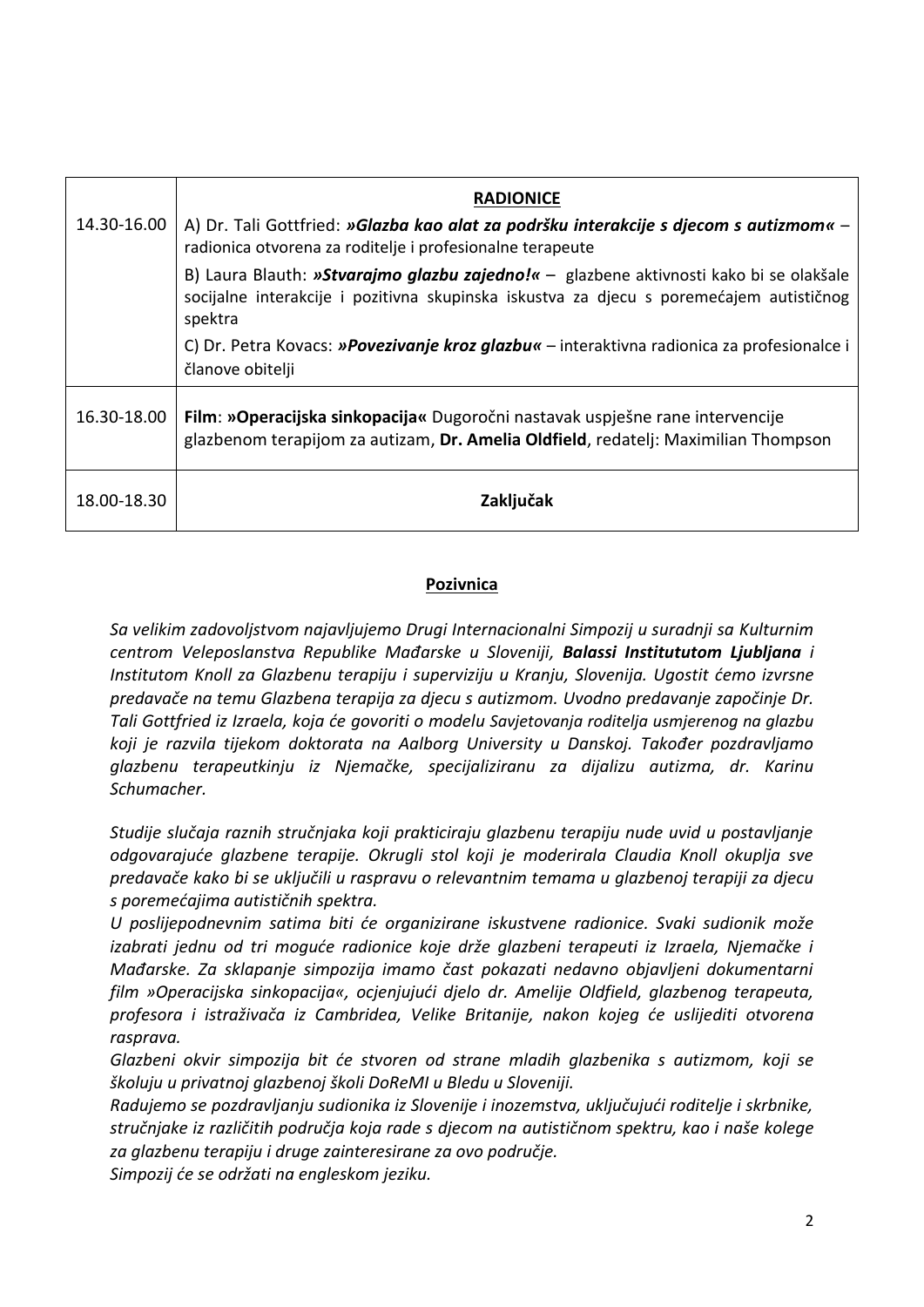#### **Prijava:**

### **Za prijavu je potrebno poslati ispunjenu prijavnicu na e-mail adresu: [institutknoll@yahoo.com](mailto:institutknoll@yahoo.com) i uplatiti kotizaciju na:**

*Hranilnica LON, Bleiweisova cesta 2, 4000 Kranj, TRR: SI56 6000 0000 0444 331*  **Kotizacija je: do 21. 12. 2018 (popust): 60€** (40€ za redovne studente i nezaposlene osobe)

**do 31. 01. 2019 (redovna cijena): 80€** (60€ za redovne studente i nezaposlene osobe)

**Mjesto održavanja simpozija:** Balassijev inštitut Ljubljana, Barvarska steza 8, Vila Urbana **Organizacijski odbor:** Claudia Knoll, Polona Štule, Patricija Lovišček

**Institute Knoll for Music Therapy and Supervision, Kranj, Slovenia Pozivnicu i prijavnicu možete pronaći na stranici: [www.institutknoll.eu](http://www.institutknoll.eu/)**

## **Presentations and presenters in detail**

#### **Keynote presentation: Dr. Tali Gottfried**

#### *Creating Bridges: Music-Oriented Parent Counseling (MOPC) for parents of children with autism*

During my 20 years of clinical and research experience with children with autism and their parents, it became clearer to me, that music therapy practice can create bridges of musical relationships within these families. Music therapists around the world argue that working with the families of children with autism is essential for the benefit of the child and the whole family, and that music therapy has much to contribute to parent-child interaction, overtaking language and emotional barriers that are core features of the autism condition. Also, studies show that due to these features, parents of children with autism endure a significant level of stress – not only compared to parents of typically developed children, but also compared to parents of children with other disabilities. With the aim of supporting parents of children with autism in their unique challenging parental journey, the Music-Oriented Parent Counseling (MOPC) model was developed. The MOPC is an evidence-based clinical model, which focuses on the use of music-therapy techniques within continues parent counseling sessions, parallel to the music therapy sessions for the child. This systematic, but yet flexible model, provides the parents with the opportunity to explore, reflect, investigate, and share their own parental experiences with a music therapist that treats their child and is familiar with the unique ways of communicating and interacting of the whole family members. The MOPC also provides the parents with useful simple ways of using music to support their children in daily situations and increase mutual engagement. Video excerpts will be presented to highlight "what works" in music therapy with different families with children with autism.



**Tali Gottfried, PhD**, is a registered music therapist and a certified supervisor. She is the co-director of the Master training school for Arts Therapies M.A.A.T at David-Yellin Academic College in Jerusalem, Israel. Tali is also the owner of the Private Practice for Music Therapy, for children, adolescents and their families. Tali's clinical experience includes working with children and adolescents with

neurodevelopmental delays and emotional needs, in both public and private sectors. Her research focuses on music therapy with children with autism and on the unique needs of their parents, within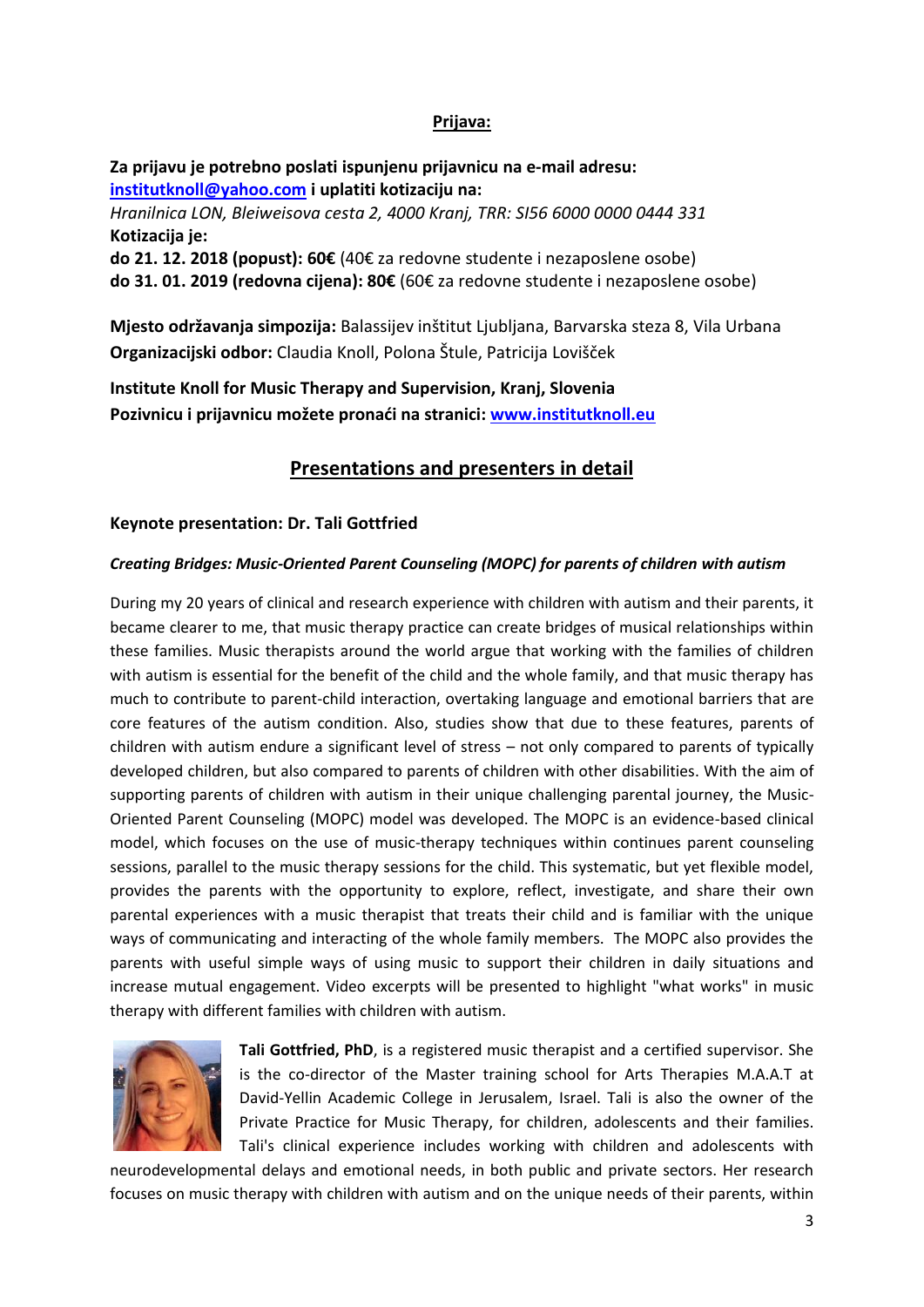an ecologically oriented perspective in a parallel treatment setting. Tali is most interested to continue pursue a deep understanding regarding the musical bridges that can be created between parents and their children with autism, as a result of music therapy practice. Tali has presented her work at various National and International conferences, published several articles, and contributed a chapter about her model to the book "Music Therapy with Families: Therapeutic Approaches and Theoretical Perspectives", co-edited by Stine Lindahl-Jacobsen and Grace Thompson. Since 2014, Tali is the Israeli delegate to the European Music Therapy Confederation (EMTC).

\* \* \*

#### **Presentation: Dr. Karin Schumacher**

#### *The AQR-Tool (Assessment of the Quality of Relationship) in the Work with Cildren on the Autistic Spectrum*

The **AQR-Tool** is an observation tool to **a**ssess the **q**uality of **r**elationship based on Daniel Stern's "model of development". It helps to answer the question whether the therapist's intervention is appropriate to the patient's ability to be related to himself (body and voice), to objects like music instruments, and to other people. This Toll is developped by the music therapist Karin Schumacher and the developmentel psychologist Claudine Calvet. On the basis of our understanding of autism as a pervasive specific emotional disorder, we focus the social-emotional development of the nonverbal time.

**Karin Schumacher**, Prof. Dr. rer. sc. mus. studied music therapy in Vienna and music and dance education in Salzburg. She is teaching at University of the Arts in Berlin and, together with Claudine Calvet developed the AQR-Tool to assess the ability for relationships in children with autism.

\* \* \*

## **CASE STUDIES**

#### **Polona Štule:** *The voice of a child*

Presentation is based on the theoretical and empirical research on the use of voice of the therapist and the client with autistic spectrum disorder inside music therapy process.

The case study is the presentation of music therapy work with a five years old boy with Kanner's autism. The therapeutic process was 18 sessions long. It was devided in three phases of the process (introductory/ middle/ final period) and a video clip was analised from each phase. The presentation focuses on three main objectives which were observed and analyzed: building of the child's use of voice during the process; the development of the interaction between the child and the therapist and the influence of the moments of synchronity on the whole process. The case study describes and offers new insights and professional guidelines, which could be useful in the future music therapy practice with children with ASD.

My name is **Polona Štule**, I am a social pedagog and Music therapist (Institute Knoll) from Slovenia. I work as a manager of Shelter for women and children victims of domestic violence in Ljubljana. I have a private practice for Music Therapy and my main interest is working with children with ASD. I am practicing Music Therapy also with women and children, victims of violence.

\* \* \*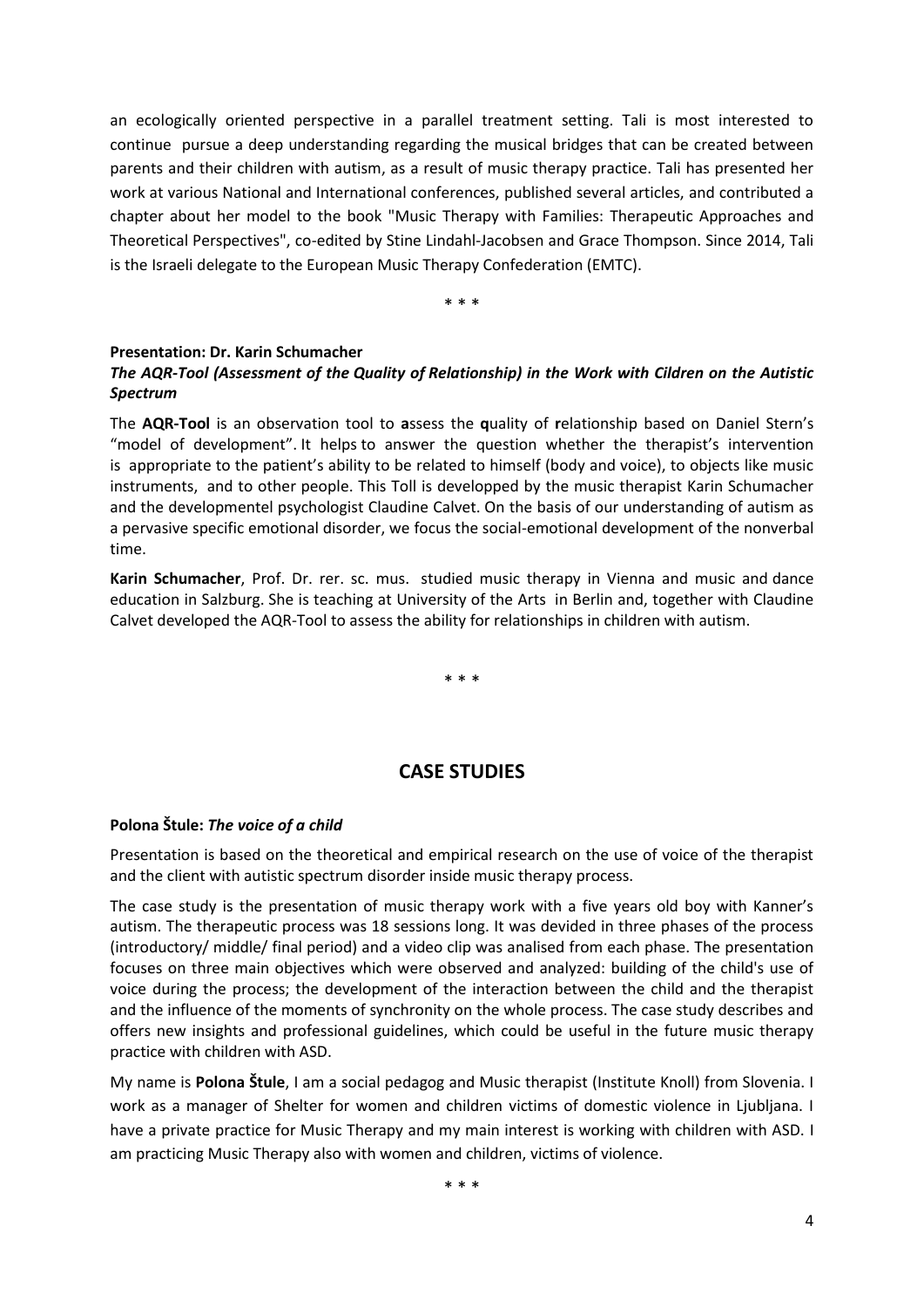#### **Nikolett Stánicz:** *Music Therapy in Autism Specific Therapy*

At the Child Psychiatric Ward, belonging to Budapest 1st Department of Paediatrics, we have been working on the therepeutic treatment and diagnostics of children and adolescents, living with autism spectrum disorder, for many years.

We go through a special, therepeutic follow-up process with part of the children treated at our ward, who have been diagnozed with autism. The basis of our program is the combined usage of autismspecific visual aids and tools of music therapy. The visual daily-routine and system of rules provide a stable frame. Within this safe space it is possible for the instruments to help with the otherwise difficult connection making process and communication. Studies and our own experiences show that music therapy positively affects the attention system, planning and execution skills, improves flexibility, social, emotional and connecting skills; i.e., it affects many of those areas positively that oftentimes function with a deficit in children living with autism. Through their predictability these special instruments calm the child, while at the same time they function as a tool that makes the process of connecting to each other easier. An important effect of the therapy is that this connecting skill becomes an integrated skill that manifests, due to the transfer effect, in every-day social space as well.

In my case-study presentation I would like to show in detail one of our kindergartens, the methodology we work with and our results here.

#### **CV missing**

#### \* \* \*

#### **Laura Blauth:** *"He actually looks as if he knows what he is doing" – Celebrating strengths and building resilience in children with autism*

In this presentation, I will introduce Zain, a 6 year old boy with autism spectrum disorder. When he started music therapy, Zain used no words to communicate. He displayed self-injurious behaviour, hit other children, and started spitting when someone came too close to him. His teachers and his foster parent were very worried, mainly focused on Zain's difficulties and the things that he could not do. We hoped that music therapy might provide him with alternative means of self-expression, opportunities to explore his strengths, and positive experiences.

Zain received individual music therapy sessions three times a week over a period of five months in his school. Sessions were mainly child-led, using improvisational music therapy techniques, but within a supportive structured framework. A positive therapeutic relationship and a strength-based approach were essential to facilitate communication and enjoyment. I met regularly with Zain's caregiver to discuss aims and progress, and to show videos from the music therapy sessions. Similarly, I invited his teachers to observe and discuss the sessions.

Zain participated in music therapy with enthusiasm. The fact that he enjoyed music and was given opportunities to succeed helped him to build up his self-esteem, to feel happy about himself, and to become more resilient. Sharing videos and ideas with the school staff and his caregiver helped them to become more aware of Zain's strengths, empowering them to try out new forms of play, as well as enabling us to work as a team.

**Laura Blauth** has worked as a music therapist with children with autism spectrum disorder in various settings, including mainstream and special schools, child development centres, and a child and family psychiatric unit. Before training as a music therapist, she studied music education and philosophy,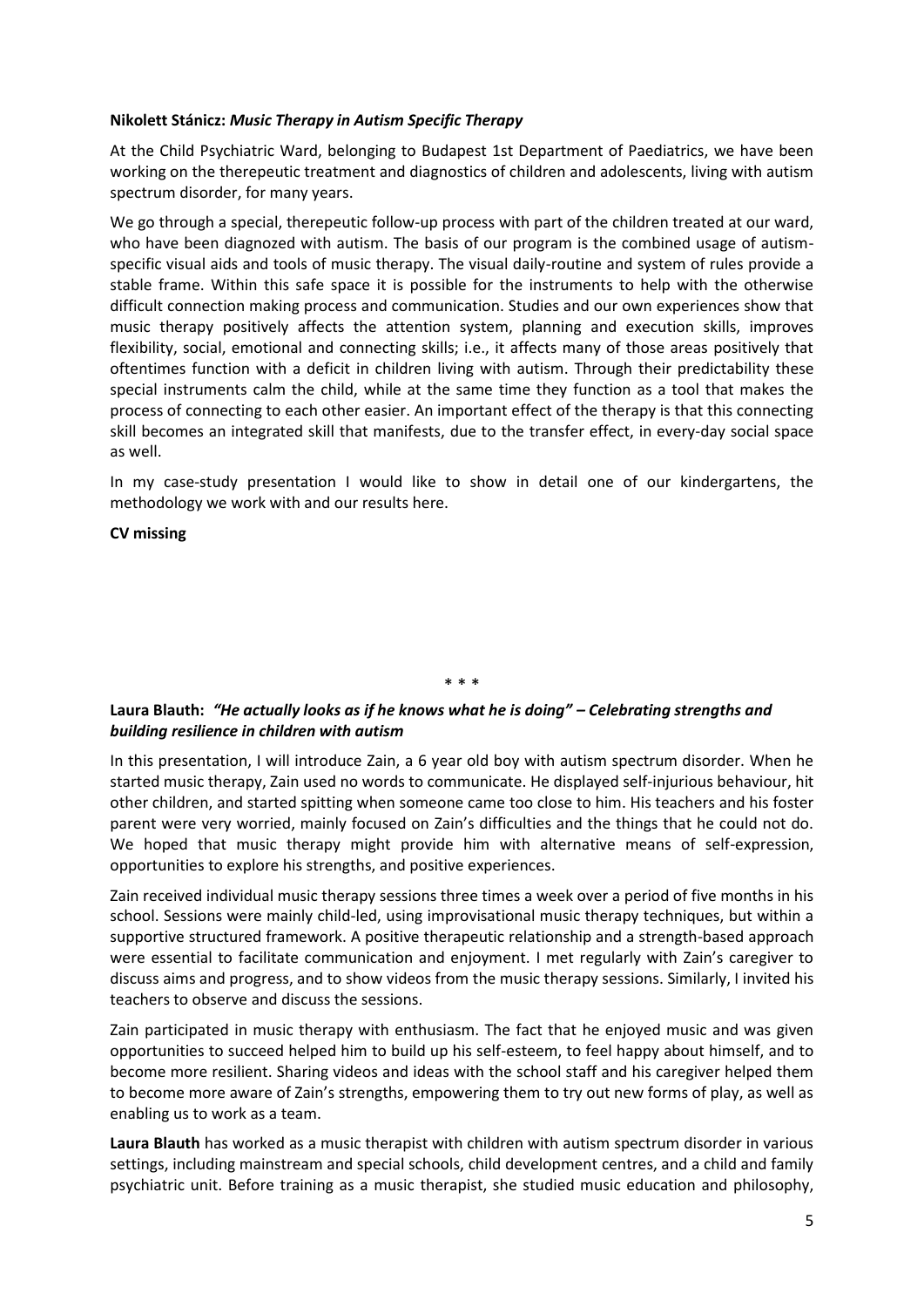and worked as a teacher in Germany and India. She is passionate about working in partnership with the families, community members and other professionals of her clients. Laura is currently doing a PhD at Anglia Ruskin University, Cambridge, looking into the effects of music therapy and parent counselling on resilience in young children with autism.

\* \* \*

## **WORKSHOPS**

#### **Workshop A: Dr. Tali Gottfried**

### *»Music as a tool to support interactions with children with autism« – a workshop open for parents and professional therapists*

Usually, parents use music spontaneously in different ways when interacting with their children. Some of them sing to their children, some of them speak in a melodic intonation, where others might play simple rhythmic games. But what happens when the child is diagnosed on the autism spectrum? Does it influence the way that parents use music while interacting with their children? It might be that parents notice the high level of responsiveness that some children with autism show to music, and incorporate music in their daily routine, to facilitate their children's functioning. But what happens to their own musical world?

In the first part of this workshop, the Music in Everyday Life (MEL) assessment will be presented, helping to map the different ways of using music in each family. The participants will be given handouts of the assessment to try on, and a space will be provided for exploring the personal uses of music that are taking place in each family.

In the second part of the workshop, participants are invited to bring and share with the group two musical choices: one for representing themselves, and the other for representing their child or their patient with autism. Space will be provided for discussing and reflecting on the meaning of each choice of music, making a connection to the participants' own musical identity. Please bring your musical choices on a disk-on-key.

\* \* \*

#### **Workshop B: Laura Blauth**

#### *"Let's do music together!" - Musical activities to facilitate social interactions and positive group experiences for children with autism spectrum disorder*

Many autistic children struggle with conventional verbal and non-verbal means of expression and communication. As a result, social interactions and group activities are often difficult for children with autism, but also for their peers and their teachers, and might lead to stress and exclusion. It is important to create alternative group experiences which are enjoyable for all participants and which offer autistic children opportunities to engage successfully in social interactions.

Children with autism enjoy music just as much as anyone. Many children can be motivated by listening and moving to music, singing, and playing instruments. Therapeutic group music activities can encourage communication and connection with others in a playful, non-threatening and enjoyable way.

The aim of this workshop is to learn and experience a number of musical activities that are suitable for groups of children with (and without) autism spectrum disorder. We will try out activities that help to develop awareness of self and others, to develop a sense of belonging to a group, to explore feelings, to communicate non-verbally, to develop social skills, and to support self-esteem. The